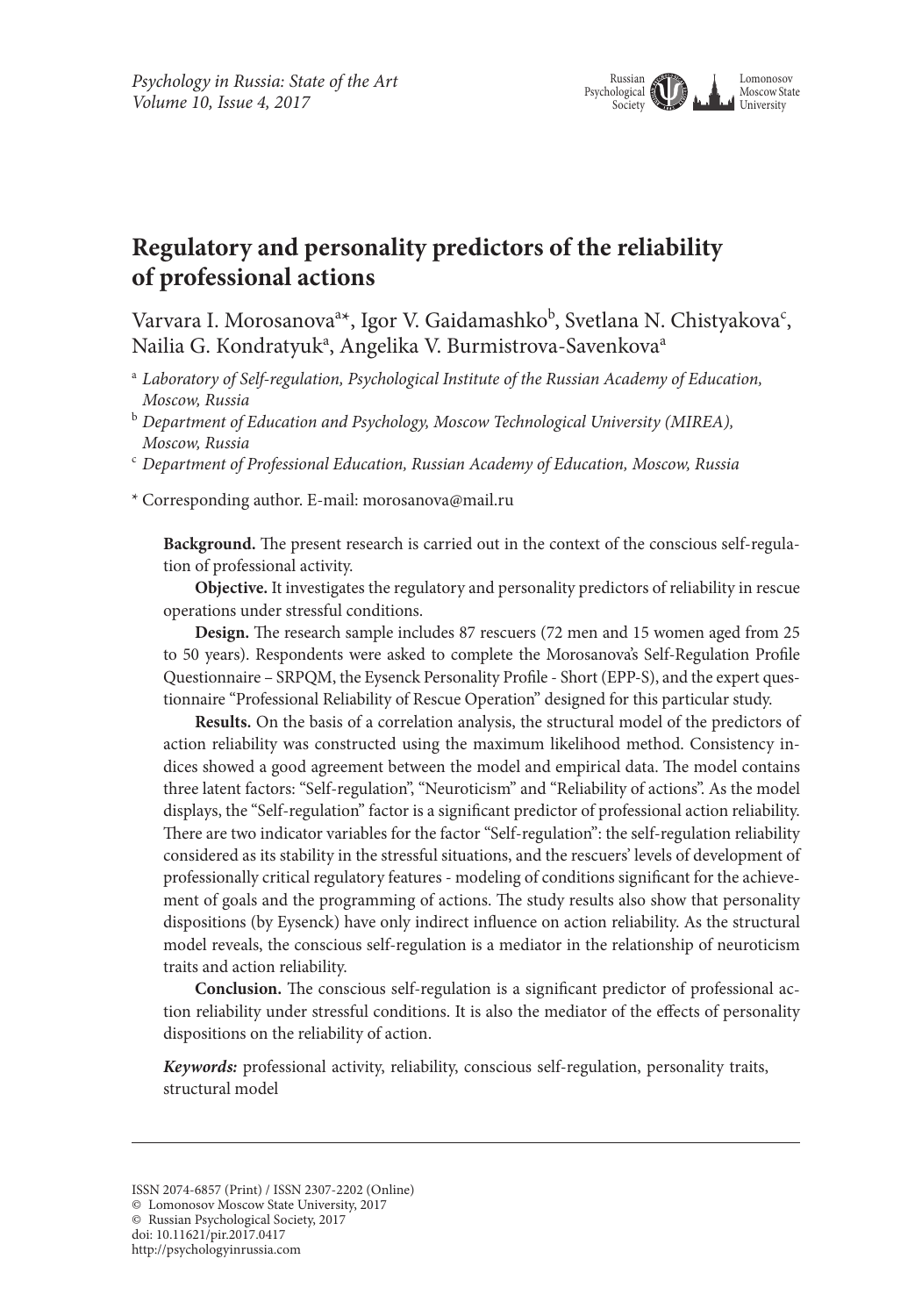### **Introduction**

In this paper, the impact of self-regulation on action reliability is considered in the context of research on conscious self-regulation in the Russian scientific school of the psychology of self-regulation. O. A. Konopkin, a member of the Russian Academy of Education, was one of this school founders. His theory of the conscious self-regulation of activity and the regulatory model being widely accepted among professional psychologists has proved its applicability for the study of the fundamental psychological problems and has given the basis for solving applied problems in various areas of psychological practice.

The main provisions of Konopkin's theory originally have been put forward, substantiated and proved not only on the basis of theoretical research but also by summarizing the results of the professional activities research on the establishment of engineering psychology and the development of occupational psychology in Russia that was carried out during 60-70 years of the XXth century (Konopkin, 2011).

In psychological studies of human reliability in professional activity, the concept of self-regulation takes one of the central places. Russian and foreign authors emphasize the need to incorporate this concept in the theoretical understanding of the psychological structure of professional activity (Bodrov, 1998; Lomov, 1966; Nikiforov, 1977; Konopkin, 2011; Oshanin, 1973; Shadrikov, 1982) as well as the need to develop special methods of its analysis (French, Simon, Bedford, Soane & Emma, 2011; Morosanova, 1986, 2012).

It is noteworthy that existing studies of professional reliability are mostly focused on the effects of the ergonomic conditions of professional activity, as well as stress and other functional states influencing action reliability. The personal determinants of reliability are examined to a lesser degree.

However, the first results of the professional activity self-regulation research indicated that a professional's personality influences the results of his actions to the extent that it determines his ability to put forward the goals of his actions and take steps to achieve them (Konopkin, 2011; Nersessyan & Konopkin, 1978; Konopkin, Morosanova & Stepansky, 1988).

We have obtained convincing data proving that people with different types of character and temperament can reach equally high professional results due to their individual differences in the development of a conscious self-regulation, primarily at the expense of subject activity aimed to achieve personally meaningful goals (Morosanova, 2003, 2010b). Individual differences in self-regulation manifest themselves in a way in which a person plans and programs how to achieve his goals, takes into account the significant external and internal conditions, evaluates the outcomes and adjusts his actions to achieve subjectively acceptable results. Their phenomenology is very diverse and is manifested in any professional and educational activity.

Among individual differences, we categorize stylistic features of self-regulation as their narrower class, considering them to be individual characteristics of selfregulation typical for a certain person, steadily manifested in achieving different goals in different life situations. At present, we can speak of the existence of different levels of a subject's individual characteristics that manifest themselves in conscious self-regulation. There is an operational level of subject manifestations in the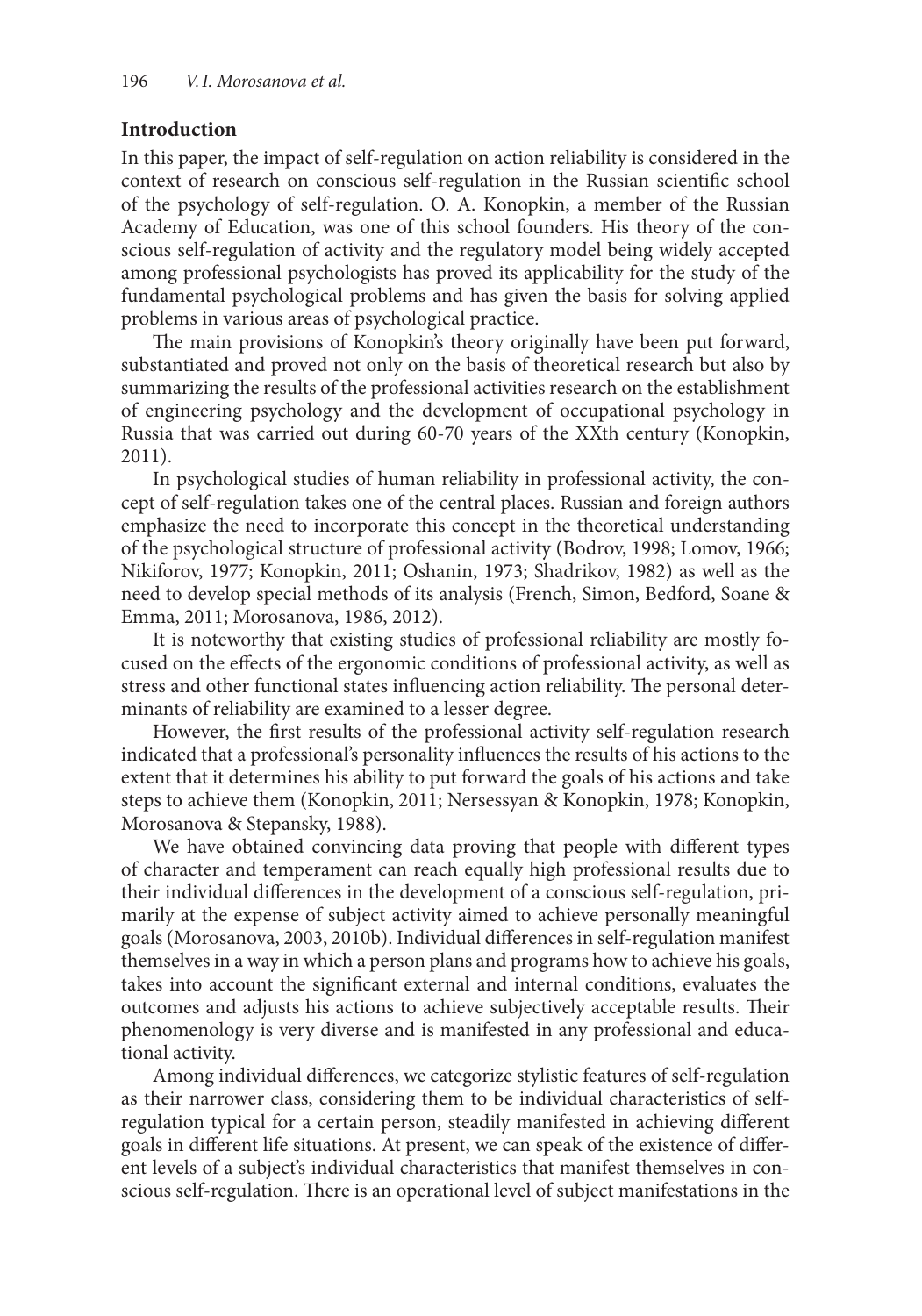stylistic features of the regulatory processes that implement major components of the self-regulation system. This level can be described as regulatory profile indicating the development of regulatory processes such as objective planning, modeling of significant conditions, programming, and adjusting the activity and its results. Personality levels and personality traits such as responsibility, perseverance, flexibility, and reliability can be described as regulatory. Finally, the integrative level of self-regulation characterizes the general development of a person's subject activity (Morosanova, 2010 a, b).

Professional activity in extreme situations requires high reliability of a professional's self-management and self-regulation abilities. Therefore, a special place for their contribution to the success of professional activity takes regulatory reliability as a key quality in forming a person's style, ensuring fault-free operations in psychologically stressful conditions (Morosanova, 2010b, 2012).

In our studies of psychological reliability of athletes (shooters of the highest qualification), we have demonstrated that regulatory reliability, measured as sustainability of the conscious self-regulation system, is actually the basis of the faultless performance and accuracy of corrections in the competitive situations of different tension (Morosanova, 1986). Another study has revealed that a high level of development of conscious self-regulation increased the psychological reliability of professional rescuers compensating for the adverse impact of the stress manifestations on their performance. It also prevented fixation on the negative functional states (e.g., stress) in the form of stable behavioral and personal deformations (Morosanova, Leonova, Kondratyuk & Kachina, 2009).

In the present article, the problem of personal reliability in professional activity is considered from the standpoint of a differential-psychological approach to the conscious self-regulation of human activity, which is now being developed in the Laboratory of Self-Regulation Psychology of the Psychological Institute of the Russian Academy of Education under the guidance of Prof. Varvara Morosanova. Numerous studies of laboratory colleagues have displayed that any activity (regardless of its content) is a specific kind of deliberate and purposeful activity, the efficiency of which is largely determined by the overall perfection characteristics and the individual characteristics of conscious self-regulation (Morosanova, 2010b; Morosanova, 2011).

The theoretical basis also includes a representation of the stylistic features of self-regulation as the psychological tools of a person in achieving his professional, educational and life goals.

On the one hand, the differential, natural side of this resource is actually a person's temperament – in particular extroversion and neuroticism – which largely determines the individual specifics of self-regulation features (Morosanova, 2003). On the other hand, the efficiency of using this resource in many ways depends on the conscious self-regulation of achieving goals, the development of which may compensate for disadvantageous traits of temperament, and, in particular, the ability to improve the efficiency and reliability of educational and professional activity (Morosanova, 2014).

This article, which is based on the results of our empirical research, is intended to answer a series of questions. What are the roles of conscious self-regulation and the stability of the self-regulation system in ensuring the reliability of actions under the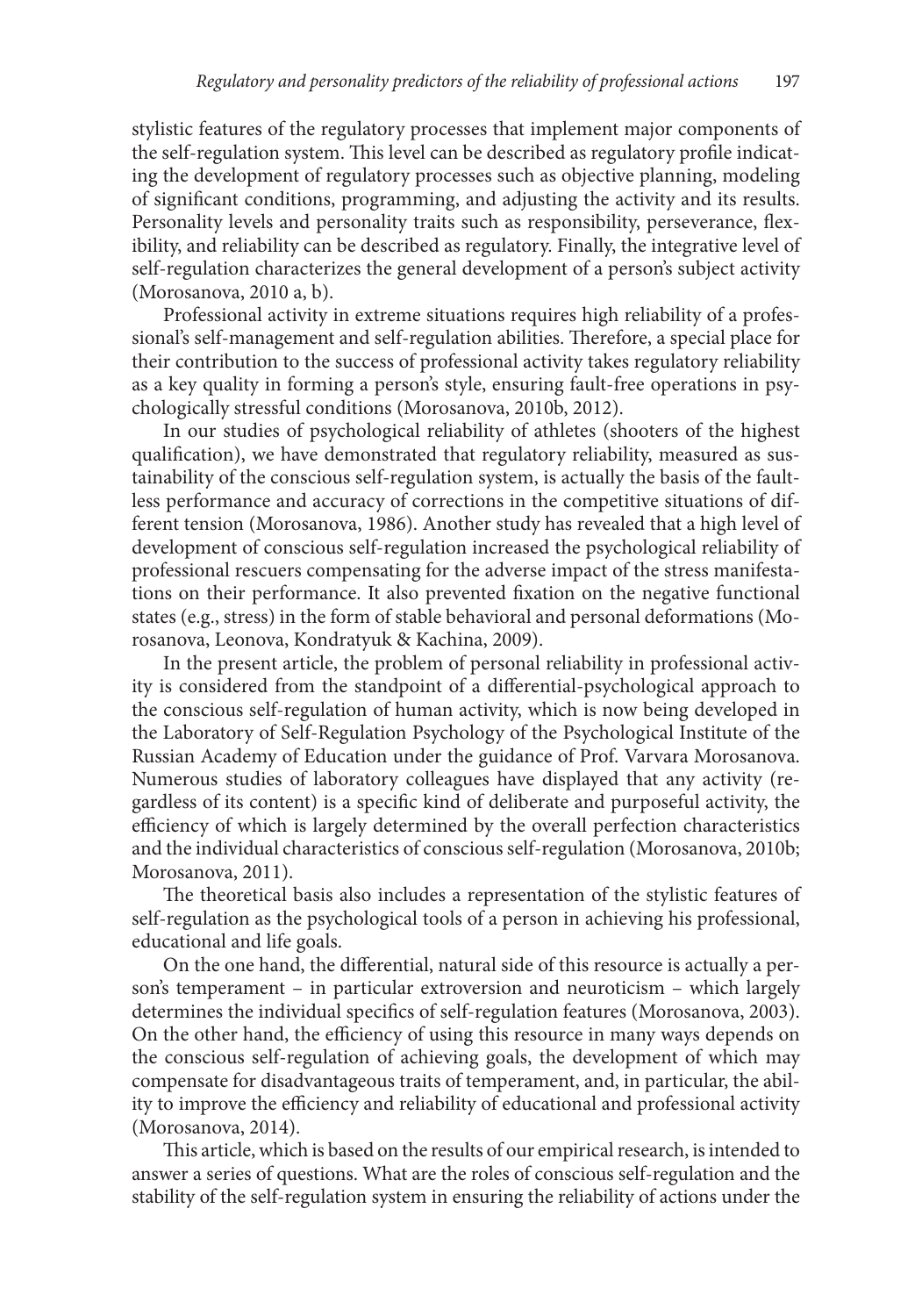stressful conditions? Can we say that the reliability of self-regulation is a predictor of the reliability of actions under stress? Which of the self-regulation features appear to be psychological resources ensuring the reliability of a professional's performance? In which way are the self-regulation and personality traits related to the reliability of actions? And, finally, is self-regulation mediating the influence of personality characteristics on the reliability of human action under stressful conditions?

### **Method**

The main objective of the study was to examine the regulatory and personality predictors of the reliability of human action in demanding conditions of professional activity. This study was conducted on a sample of professionals with an extreme profile — rescuers. The choice of profession was determined by the fact that rescuers' activities involve the elements of danger and stress. In addition, their activities are structured in a way that allows us to get real results of the reliability and effectiveness of each participant, which can be evaluated by professional colleagues.

Based on the analysis of the documents regulating the professional activity of the rescuers and observations of their activity, it was revealed that the reliability of the rescuers actions must be considered separately in regular and emergency situations, as their operations in these different situations has substantial differences in their form, purpose and degree of psychological tension. The rescuers consider as regular situations those that do not constitute a menace to human life: opening premises or other objects at the request of citizens and organizations, providing technical assistance to individuals and organizations, working with animals, addressing utility failures, maintenance work, and situational assessment, as well as the daily activities of rescuers in the unit. Emergency situations include emergencies and accidents representing a direct threat to human life and situations that may lead to the loss of human life or to other health hazards, such as explosions, collapsing buildings, fires, suicide threats, lost children, threats of a terrorist attacks, and opening rooms with a child inside.

## *Sample*

The study involved 87 rescuers (72 men and 15 women aged from 25 to 50 years). Their work experience as rescuers ranged from 1 to 11 years (M=4 years 6 months).

## *Procedure*

The study was conducted individually with each participant during a working day. All the tests and the questionnaire were filled in the same order in the presence of the researcher. The average execution time was 1 hour 20 minutes. The researcher obtained measures of personality characteristics and regulatory features, as well as estimates of action reliability for each participant. All the data obtained in the survey were recorded and processed anonymously.

## *Methods*

The diagnostics package included two methods for assessing personality and regulatory parameters, as well as the expert questionnaire to obtain the estimates of the participants' action reliability.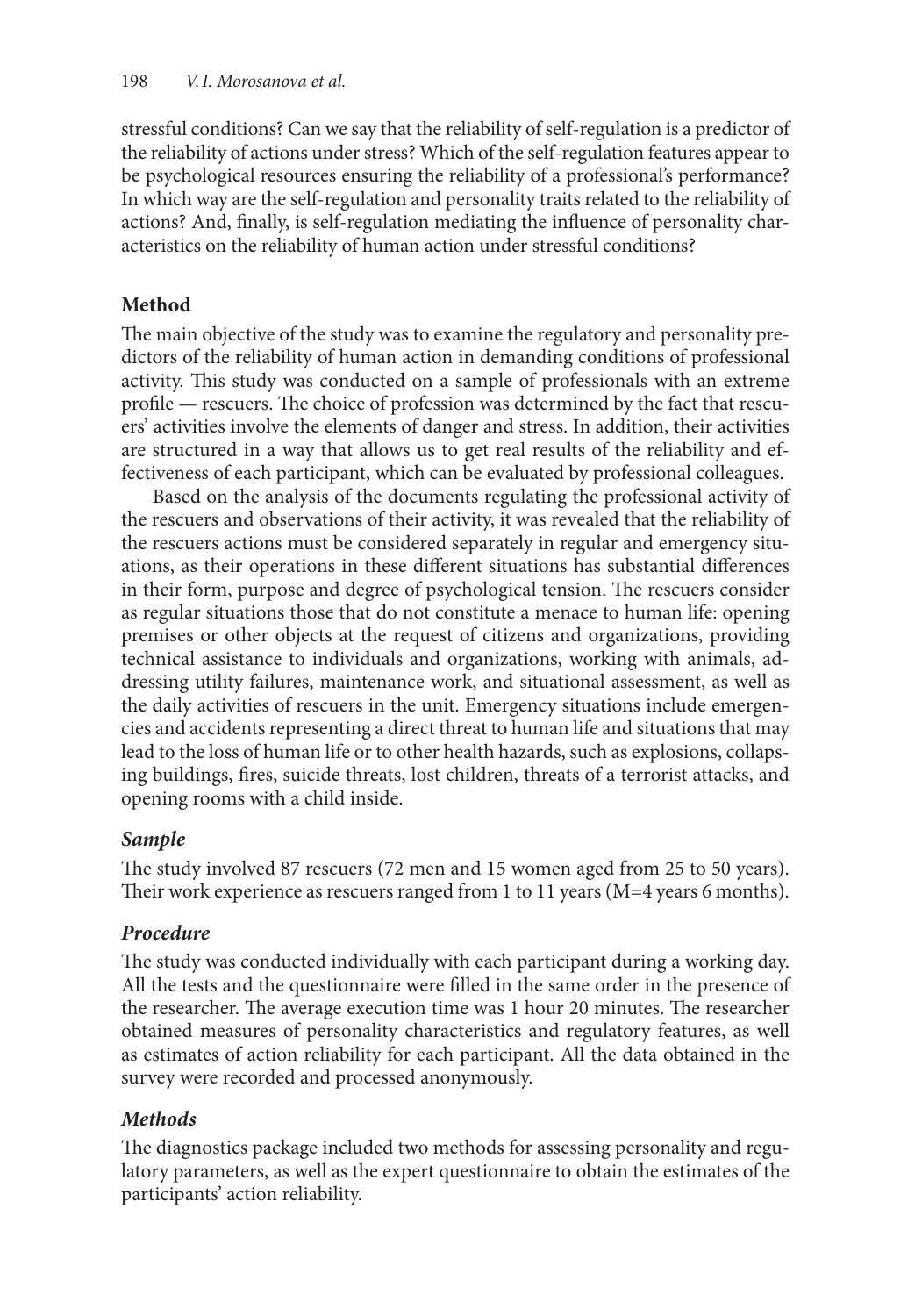1. To scrutinize individual features of self-regulation, we used Morosanova's Self-Regulation Profile Questionnaire (SRPQM), modified release of 2011 (Morosanova & Kondratyuk, 2011). The 52-item questionnaire includes 8 scales assessing basic regulatory processes: goal planning, modeling of significant conditions, programming of actions, evaluation of results and personal regulatory features: flexibility, independence, and regulatory reliability. The questionnaire also includes the integrated indicator characterizing the overall development of the conscious self-regulation system. The general level of self-regulation is calculated as the total sum score. Participants responded on a scale ranging from 1 to 4 ("strongly agree" to "strongly disagree"). This version of the questionnaire went through all the psychometric procedures and standardization based on a sample of 820 subjects aged 18 to 66 years (Morosanova & Kondratyuk, 2011).

2. Eysenck Personality Profile - Short (EPP-S) (Russian version adapted by "Kogito-centre", 1998) is a 200-item questionnaire including 3 basic bipolar scales to assess extraversion, neuroticism, and psychoticism. The Russian release went through all the procedures of psychometric validation.

3. The expert questionnaire "Professional Reliability of Rescue Operation", which had been designed for this particular study to get independent scores of each participant's actions reliability in terms of faultless and effective operation in situations of different levels of stress. Estimates of the rescuers' operation are obtained separately for regular and emergency situations according to three basic criteria: accurateness (Ac), understood as faultless operation; effectiveness (Ef), measured as precision in the performance of required actions, tasks, instructions and guidelines; and the reliability of group interaction (RI).

For expert evaluations, all subjects were asked to rate operation of all the members within the group, except themselves (an average of 25 people in each team) according to the above-mentioned criteria, regardless of their personality characteristics. For each rescuer, an average score on a 5-point scale was calculated for all three criteria.

#### **Results**

Correlation analysis has been carried out, which allowed us to identify and describe the significant relationships between the characteristics of self-regulation (on the scales of the SRPQM), personal characteristics (on the scales of EPP-S), and expert assessments of professional reliability of rescuer action in regular and emergency situations. Correlations of variables included in the study, the mean values and standard deviations are presented in Table 1.

In the analysis of descriptive statistics, attention is drawn to the fact that integrative indicators of the reliability of rescue operations in emergency situations in the group average are significantly higher than in regular situations (indicators 7, 8 in Table 1 when compared with Student criterion at p< 0.005). At the same time, the variability of these parameters is higher for emergency situations compared that for regular situations.

Correlation analysis has revealed no statistically significant relationships between indicators of action reliability in regular situations and personal-regulatory features, except the relationship between the indicators "Modeling of significant conditions" and "Accurateness (faultless operation)".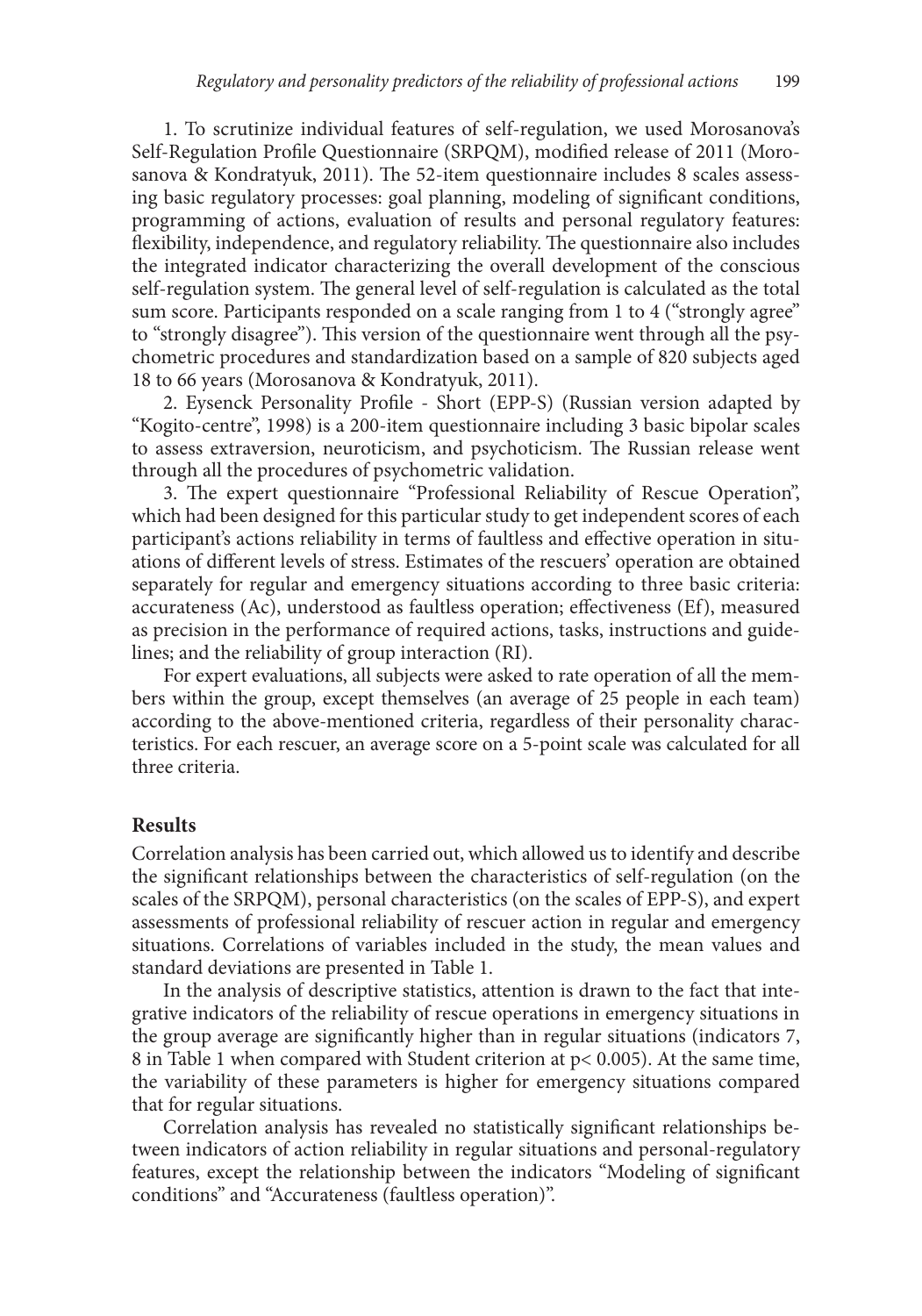| Variables                | $\geq$         | <b>GS</b>        |         | $\mathbf{c}$ | 3       | 4       | 5       | $\circ$  | $\triangleright$ | $\infty$ | $\circ$  | $\overline{10}$ | $\Box$  | 12      | 13       | 14      | 15       | 16      | 17      | 18   | 19   |
|--------------------------|----------------|------------------|---------|--------------|---------|---------|---------|----------|------------------|----------|----------|-----------------|---------|---------|----------|---------|----------|---------|---------|------|------|
| Action Reliability       |                |                  |         |              |         |         |         |          |                  |          |          |                 |         |         |          |         |          |         |         |      |      |
| $1.$ Ac. ${\bf R}$       | 4.28           | 0.67             | 0.00    |              |         |         |         |          |                  |          |          |                 |         |         |          |         |          |         |         |      |      |
| $2.$ Ac. E               | 4.33           | 0.74             | $.48**$ | 1.00         |         |         |         |          |                  |          |          |                 |         |         |          |         |          |         |         |      |      |
| $3.$ Ef. R               | 4.36           | 0.63             | $50**$  | $.38**$      | 1.00    |         |         |          |                  |          |          |                 |         |         |          |         |          |         |         |      |      |
| $4.$ Ef. $\rm E$         | 4.73           | 0.53             | $.26*$  | $51**$       | $.33**$ | 1.00    |         |          |                  |          |          |                 |         |         |          |         |          |         |         |      |      |
| $5.$ RI $\rm R$          | 4.30           | 0.63             | $41**$  | $35**$       | $40*$   | $37**$  | 0.001   |          |                  |          |          |                 |         |         |          |         |          |         |         |      |      |
| $6.$ RI E                | 4.63           | 0.63             | $.31**$ | $52**$       | $31**$  | $.82**$ | $.49**$ | 1.00     |                  |          |          |                 |         |         |          |         |          |         |         |      |      |
| 7.RAR                    | 12.94          | 1.51             | $.82**$ | $.50**$      | $.79**$ | $.38**$ | $.75**$ | $.45**$  | 00.1             |          |          |                 |         |         |          |         |          |         |         |      |      |
| $8.$ RA $\rm E$          | 13.69          | 1.70             | $44*$   | $-86*$       | $41**$  | $.79**$ | $47**$  | $.84**$  | $.53**$          | 1.00     |          |                 |         |         |          |         |          |         |         |      |      |
| Self-regulation          |                |                  |         |              |         |         |         |          |                  |          |          |                 |         |         |          |         |          |         |         |      |      |
| $9.$ Pl                  | 6.13           | 2.34             |         |              |         |         |         |          |                  |          | $1.00\,$ |                 |         |         |          |         |          |         |         |      |      |
| $10.\,\mathrm{Pr}$       |                | 1.55             |         |              |         | $.29**$ |         | $.25*$   |                  | $0.24*$  |          | 1.00            |         |         |          |         |          |         |         |      |      |
| $11 \ldotp M$            | 7.26           | $1.38$<br>$1.73$ | $24^*$  | $24*$        |         | $.35**$ |         | $.30**$  |                  | $0.31**$ | $.28**$  | $.39**$         | 1.00    |         |          |         |          |         |         |      |      |
| 12. RE                   | 6.03           |                  |         |              |         |         |         |          |                  |          |          | $47**$          | $.37**$ | 1.00    |          |         |          |         |         |      |      |
| 13.1                     |                | 2.11             |         |              |         |         |         | $-0.22*$ |                  |          |          |                 | $.37**$ |         | $1.00$   |         |          |         |         |      |      |
| $14. F$                  | $4.13$<br>7.53 | 1.34             |         |              |         |         |         |          |                  | $0.27*$  |          |                 | $-27*$  |         |          | 1.00    |          |         |         |      |      |
| 15. RR                   | 7.01           | 1.55             |         |              |         | $.28**$ |         | $.31**$  |                  |          |          | $43**$          | $.50**$ | $.53**$ |          | $-21*$  | 1.00     |         |         |      |      |
| $16.\,\mathrm{GL}$       | 37.02          | 5.40             |         |              |         | $22*$   |         |          |                  |          | $-16.5$  | $.66**$         | $.54**$ | $.59**$ | $.42**$  | $.251*$ | $.46**$  | 1.00    |         |      |      |
| Personality Dispositions |                |                  |         |              |         |         |         |          |                  |          |          |                 |         |         |          |         |          |         |         |      |      |
| 17. E                    | 25.04          | $4.84\,$         |         |              |         |         |         |          |                  |          |          | $.30**$         |         |         | $.30**$  |         | $.264*$  | $.37**$ | 1.00    |      |      |
| $18.\mathrm{N}$          | 6.22           | 5.38             |         |              |         |         |         |          |                  |          |          | $-36**$         | $+49*$  | $-36**$ | $-0.26*$ |         | $-48$ ** | $-39**$ | $-37**$ | 1.00 |      |
| $19.$ ${\rm P}$          | 16.98          | 5.96             |         |              |         |         |         |          |                  |          | $-45**$  | $-256*$         | $-33**$ | $-28$ * |          | $.244*$ |          | $-35**$ |         |      | 1.00 |

, a mean consideration of the material constrained and the set of the set of the set of the set of the set of the set of the set of the set of the set of the set of the set of the set of the set of the set of the set of th 3 - Effectiveness as precision of the required actions, tasks, instructions performance in regular situations, Ef. R; 4 – Effectiveness as precision of the required actions, tasks, instructions performance in emergency situations, Ef. E; 5 – Reliability of group interaction in regular situations, RI R; 6 – Reliability of group interaction in tion programming, Pr; 11 - Modeling of significant conditions, М; 12 - Results evaluation, RE; 13– Flexibility, F; 14 – Independence, I; 15 – Regulatory reliability, emergency situations, RI E; 7 - Reliability of action in regular situations, RA R; 8 – Reliability of action in emergency situations, RA E; 9- Goals planning, Pl; 10- Ac-RR; 16 – General level of self-regulation, GL; 17 – Extraversion, Е; 18- Neuroticism, N; 19 – Psychoticism, Р.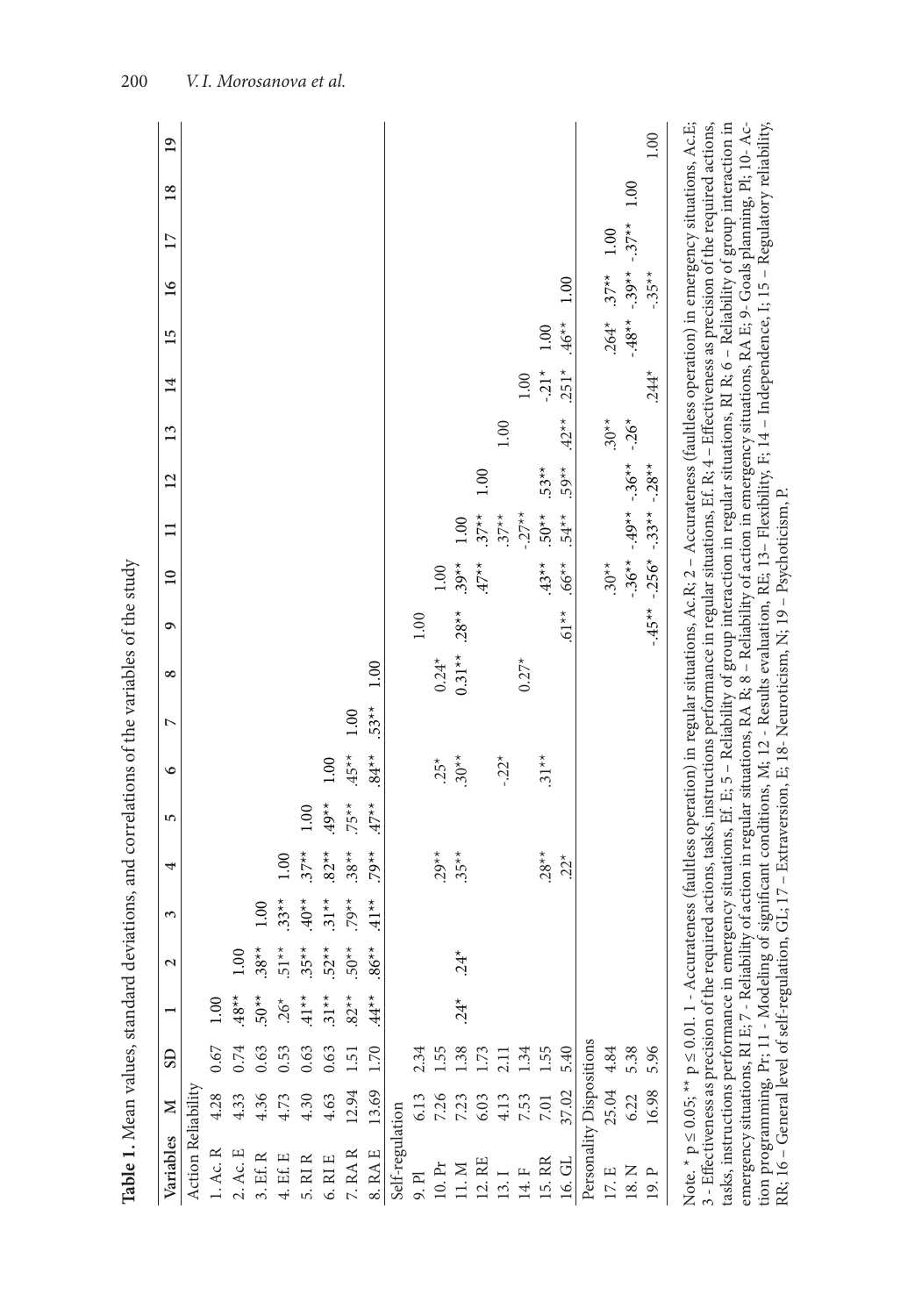In contrast, the analysis of emergency situations shows that regulatory processes and personal-regulatory features, including the general level of self-regulation, significantly correlate with the reliability of rescue actions (r in the range of 0.28 to 0.35 at p≤0.01 and r in the range of 0.21 to 0.24 at  $p \le 0.05$ ). It is likely that for the rescuers (as professionals), their actions in emergency situations are more important, as they demand mobilizing all available psychological resources.

This result does not contradict the findings made in observations and personal communication with the rescuers in the process of conducting a survey in the units for several months and confirmed by psychologists of the rescue services. Apparently, in emergency situations, the pressure and suspense are higher, which suggests that action reliability in this case largely depends on the personality and regulatory characteristics of each individual.

As for the indicators of self-regulation, we found that various parameters of action reliability in emergency situations significantly correlate with indicators of "Modeling of significant conditions" (at p≤0.01) and "Action Programming" (at p≤0.01), as well as personal-regulatory features "Self-regulation Reliability" (at p≤0.01) and "Independence" (at p≤0.05).

In terms of professional reliability, among the personal-regulatory features, the indicator "Personal-regulatory reliability" is of the most interest for us. Based on the understanding of the self-regulation reliability as the sustainability of the mental activity self-regulation in psychologically stressful situations, an existence of relationship between "Self-regulation reliability" parameters and indicators of "Action reliability" seems to be quite natural and expected. Surprisingly, there were no statistically significant relationships between the indicators of "Action reliability" and "Results assessment". Evidently, the conscious assessment of one's own action results in rapidly changing emergency situations is difficult and is likely to occur after the event, when it is possible to analyze the operation. The indicator of "Goals planning" also did not show statistically significant relationships with any of the parameters of the reliability of rescue actions. The explanation of this result is related to the specifics of the rescue activities, excluding advance planning of professional tasks by virtue of their rapidly changing circumstances in emergency situations, and to the "paramilitary" nature of rescue services regulated by instructions and superiors.

As for the personality dispositions, extraversion, neuroticism and psychoticism were not related directly to the action reliability. They were significantly associated with various components of conscious self-regulation (positive correlation in case of extraversion and negative correlation in case of high scores on neuroticism and psychoticism).

Thus, based on the correlation analysis we can say that the relevant personality traits are associated with the characteristics of self-regulation rather than operation reliability. These results are largely consistent with the findings of our previous studies showing that personality traits have an indirect impact on the productive aspects of human activity, and their impact is mediated by the conscious self-regulation (Morosanova, 2003, 2010a). With regard to the relationship of self-regulation and personality traits, it was shown in our earlier research that the individual characteristics of self-regulation are determined by the properties of temperament and character of the person. (Morosanova, 2003, 2010 a, b). This view is consistent with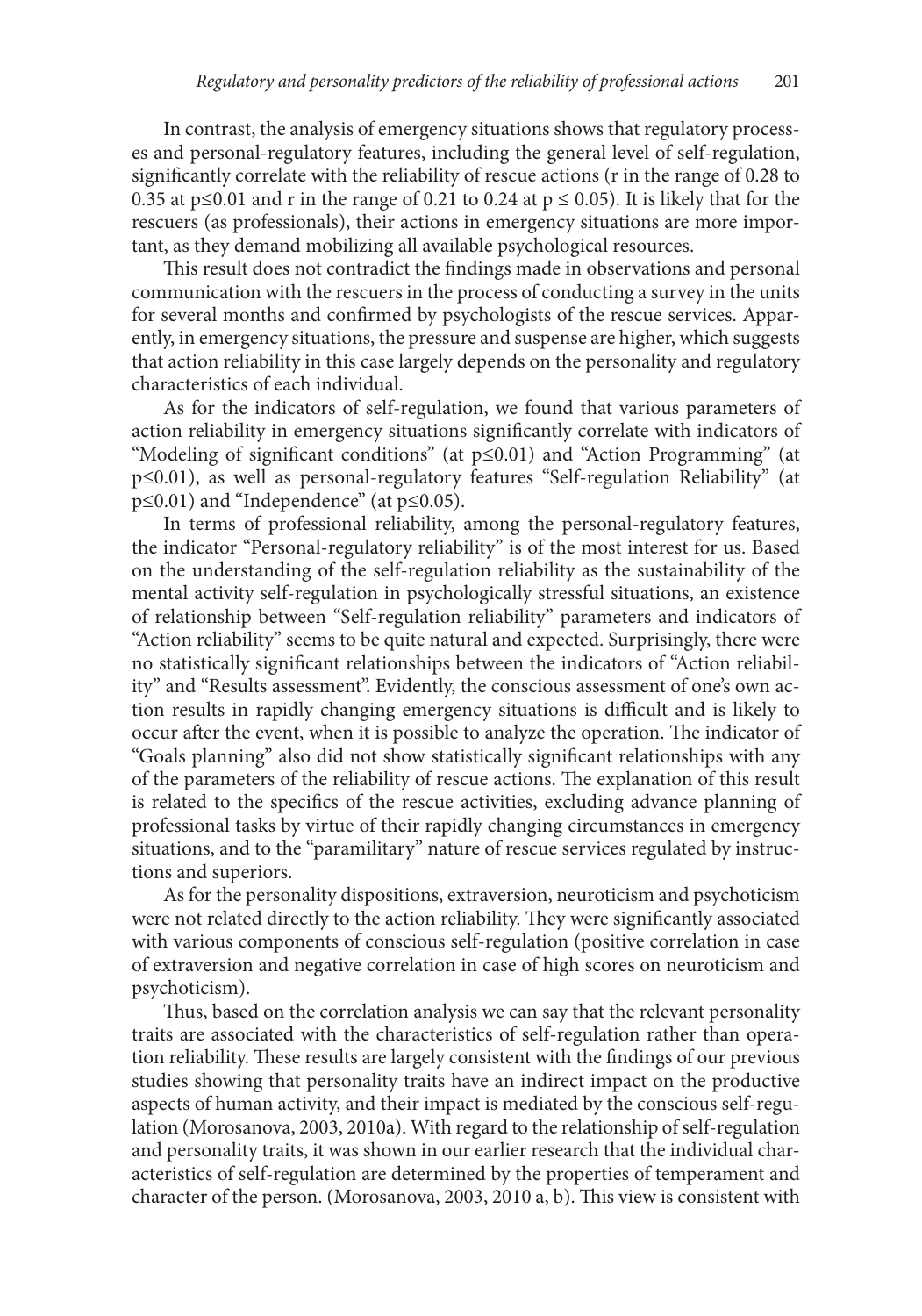the data of foreign researchers. Thus, R. Hoyle notes: "The characteristic means by which people self-regulate and the routine success or failure they experience are reflected in personality traits. Many of these traits are rooted in temperament…" (Hoyle, 2010, p 2.).

On the whole, the results of correlation analysis correspond to our idea that personal dispositions do not directly determine the reliability of action – they do it indirectly, through the relationship with conscious self-regulation. In addition, the results of correlation analysis suggest an existence of self-regulation features that are professionally significant for rescue action reliability. Among them we attach special importance to the regulatory processes of "Modeling significant conditions" and "Programming of actions", as well as the personal-regulatory feature of "Selfregulation reliability".

### *Structural equation modeling*

We used the structural equation modeling method to analyze the personality and regulatory predictors of rescue operation reliability in stressful conditions. We aimed also to investigate the role of self-regulation as a mediator between personality traits and action reliability. The resulting structural model is presented in Figure 1. We constructed the model using the method of maximum likelihood, implemented in the program EQS 6.1.

The model contains three latent factors: "Self-regulation", "Neuroticism" and "Reliability of actions". As expected, the indicator variables for the "Self-regulation" factor are "Modeling of significant conditions", "Actions programming", and "Selfregulation reliability".

It should be noted that the factor loading of the modeling process is slightly larger compared to the programming, which supports an assumption that the modeling of conditions significant for the achievement of goals and the development of the regulatory process of modeling is of high importance for the rescuers and generally for rescue operation as a professional activity.

For the factor "Reliability of actions" the indicator variables are the following: "Effectiveness", which measures precision in performing required actions, tasks, instructions, and directions, "Accurateness", which is defined as faultless operation, and "Reliable interaction within a work shift".

For the factor "Neuroticism", the indicator variables are all three traits presented in the Eysenck Profile: "Anxiety", "Inferiority" and "Unhappiness".

The results indicated that our model provided adequate fit indices. Chi-square (df=17.25)=22; р=0.75; CFI=1.00; SRMR=0.03; RMSEA=0.00 (90% interval from 0.000 to 0.065). All the factor loadings and regression coefficients were statistically significant and in the expected direction.

The model demonstrates that self-regulation plays an important role in reliability of rescuers' actions. A significant fact by the analysis is that rescuers' degree of development of self-regulation is determined primarily by the indicators of modeling significant conditions (MC), programming of actions (PA), and reliability of self-regulation (RS). We hypothesize that the aforementioned self-regulation characteristics are critical (professionally significant) for rescuers. Neuroticism, however, has negative indirect effects on the reliability of actions mediated by selfregulation ( $z=2.87$ ,  $p<0.05$ ).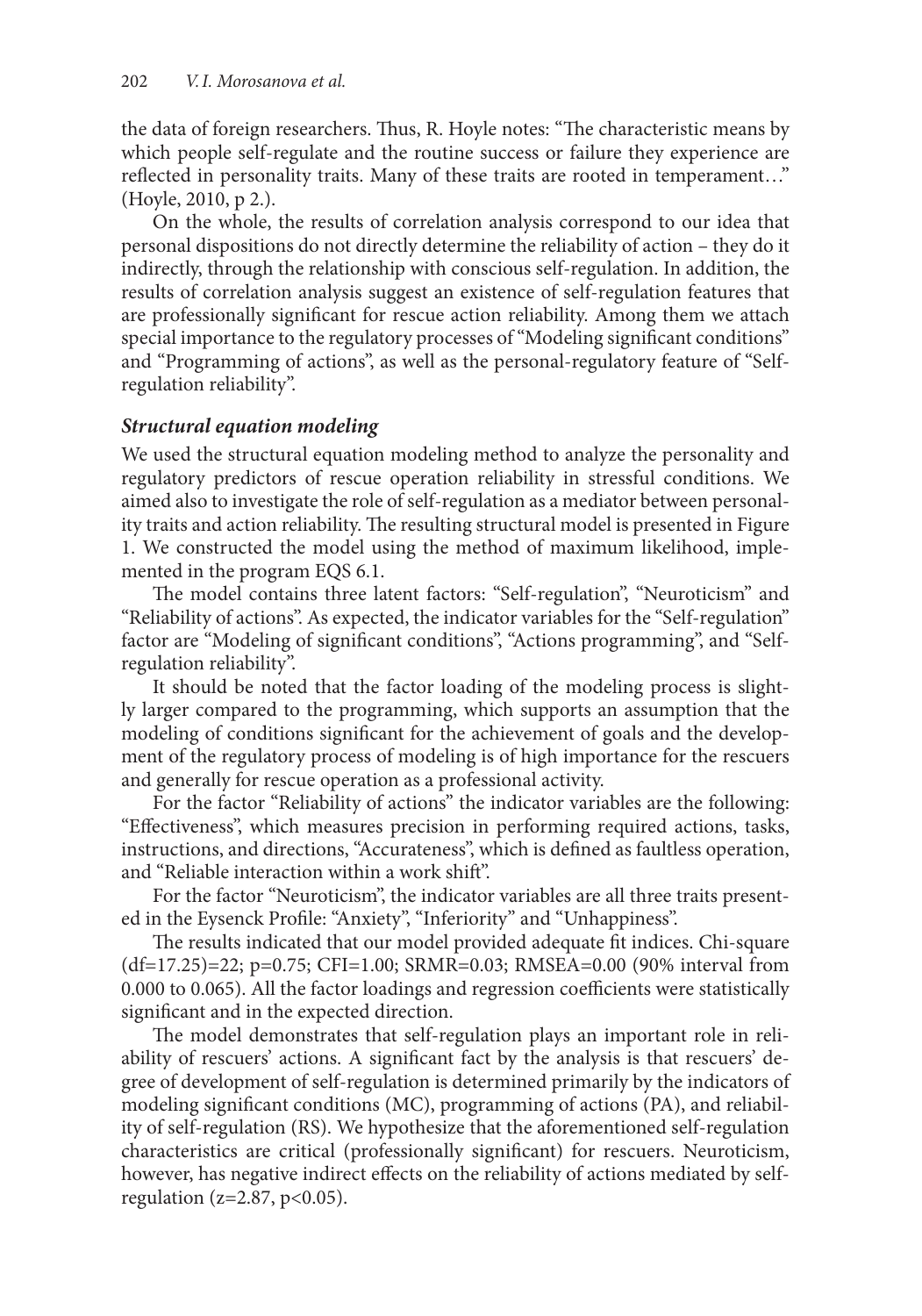

**Figure 1.** The structural model of the psychological predictors of the action reliability

*Notes.* Effectiveness — precision in performing required actions, tasks, instructions and guidelines. Accurateness — faultless operation. Reliable Interaction — within a work shift.  $*$  — load is significant at p< 0.05.

Although there were no significant correlations between extraversion, psychoticism and scores of actions reliability in regular and emergency situations, the significant correlation between extraversion and self-regulation reliability (r=0.26; р=0.05) allows us to suggest that extraversion will affect the reliability of actions indirectly. However, with the introduction of this parameter into the model, the model parameters deteriorated significantly. An additional study of the relation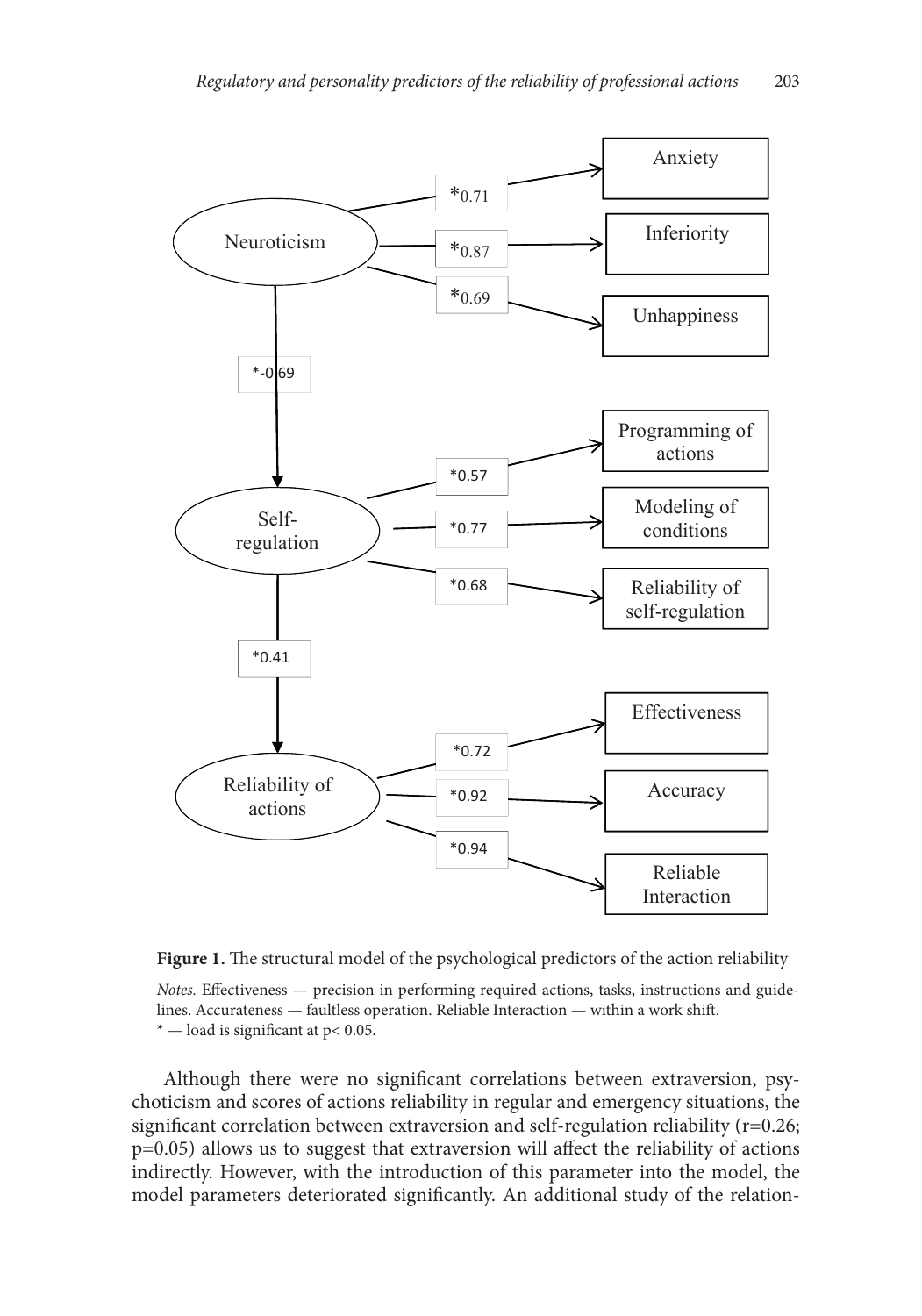ship of extraversion with the reliability of rescue actions (both direct determination and indirect one through mediators) using the path analysis method has not identified any significant effect.

Similarly, there was no evidence of a psychoticism-mediated relationship with indicators of the rescuers actions reliability. These data indicate that both extraverts and introverts, as well as individuals with different levels of psychoticism, can be reliable in stressful situations when they possess professionally important regulative characteristics.

### **Discussion**

The analysis results give grounds to say that indicators of conscious self-regulation serve as predictors of professional operation reliability. These findings highlight the importance of self-regulation in addressing the problem of human reliability under stressful conditions of professional activity. The revealed facts correspond with the results of other studies showing that the degree of development of self-regulation and its features determine achievements in the educational process (Morosanova, 2010a; Morosanova et al., 2015; Morosanova et al., 2016), as well as in professional activity (Morosanova & Kondratyuk, 2012; Morosanova, 1986, 2014; Gaidamashko et al., 2015). All these research papers support Baumeister and Alquist's statement that "self-regulation is an important human capability and one that contributes to success and well-being in a broad variety of spheres" (Baumeister & Alquist, 2009, p.31).

Another important result of our study is the data testifying that the rescue action reliability in more complex and stressful situations varies to a greater degree and is even slightly higher than in the regular situations regulated by instructions and in less stressful situations where rescuers' activities are carried out as part of routine procedures and do not require extensive thinking over the action program.

The so-called emergency situations involving dangerous elements and potential threats are likely to enhance rescuers' subjective activity due to the high individual significance of these situations, and in addition, are likely to promote a more definite expression of individual differences in self-regulation that are not so obvious under normal conditions. As Konopkin underlined, "as soon as a person is faced with the need to solve a new problem personally meaningful to him, the process of conscious regulation appears very clearly. Problem situation, potentially associated with the implementation of something subjectively important, with achievement of the result, which embodies one of the fundamental value orientations, usually causes and reveals the detailed conscious regulation..." (Konopkin, 2011, p.244).

Therefore, the obtained data constitute a new empirical argument in favor of our earlier-developed concept that conscious self-regulation in new, unexpected and unusual situations is one of the main means of overcoming them.

Our research has identified the regulatory features serving as predictors of the reliability of rescuers' operations in difficult and unexpected situations. These professionally significant regulatory features are actually special psychological resources that promote mastery of the emergency rescuer profession, and, from this point of view, can be used as prognostic indicators of a person's success in maste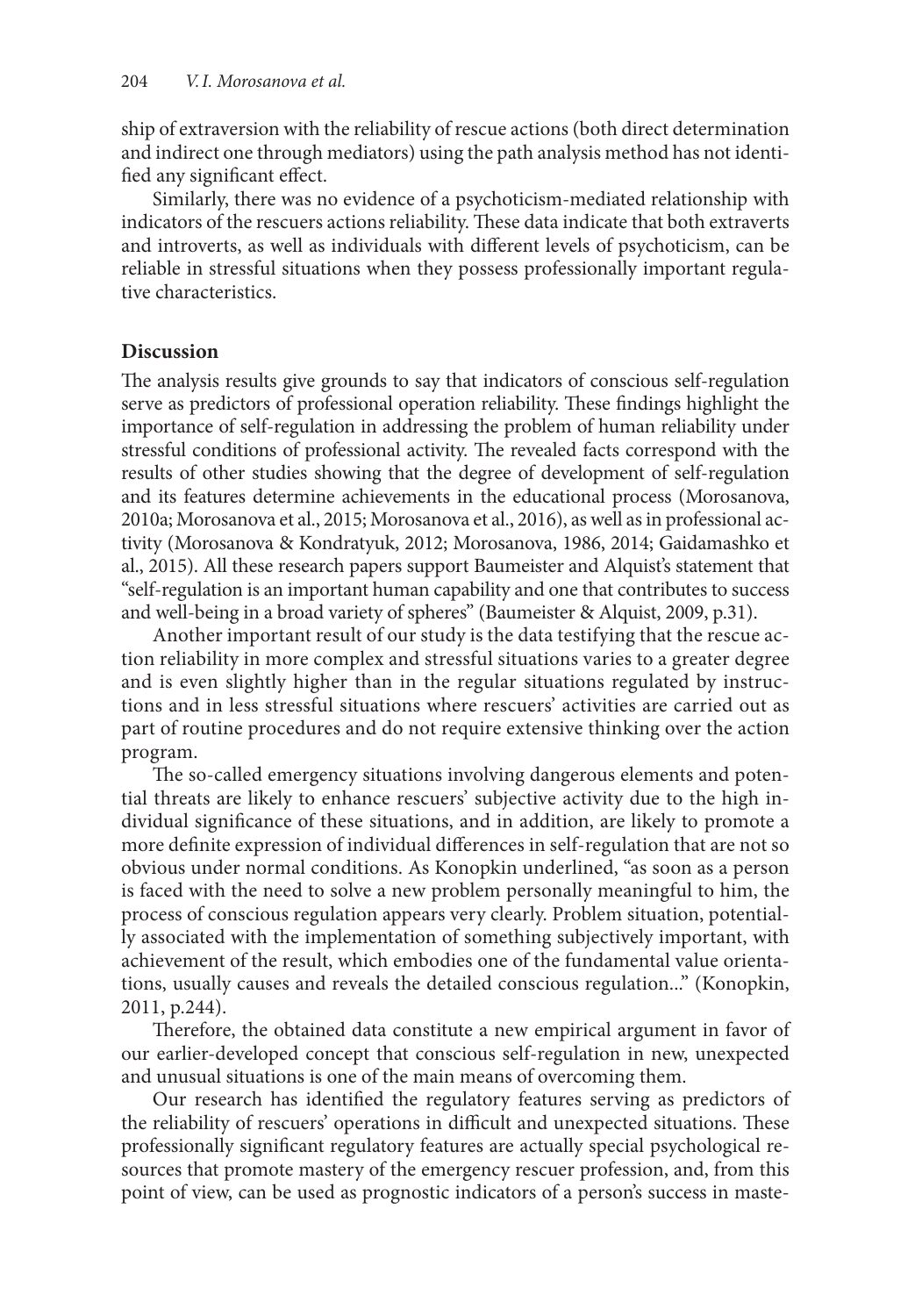ring this profession. The most significant of them are the self-regulation reliability, modeling of significant conditions and action programming. These data confirm and develop our previous research results, which revealed that the development of the regulatory processes "modeling of significant conditions" and "action programming" is an important component of psychological resources for rescuers (Morosanova, Leonova, Kondratyuk & Kachina, 2009).

The results of this study show that the impact of personality dispositions on the productive aspects of an activity is not imminent, and largely mediated by the development of professionally significant regulatory features. On the basis of the obtained results, we can say that the reliability of self-regulation manifested in the stability of conscious self-regulation features (specified by the activity requirements) serves as the psychological basis of the reliability of operation in stressful conditions.

A new and important result of this study is an empirical argument (found with the help of structural modeling) in favor of the mediating role of conscious selfregulation in the relationship between the personality dispositions and the rescuers' performance reliability.

A growing interest in the mediating role of self-regulation appears currently. As a mediator, self-regulation is primarily and actively studied in the context of the learning activities and self-regulation problems (Pintrich, 2000; Zimmerman, 2008; Taura, Abdullah, Roslan & Omar, 2014; Morosanova, Fomina & Bondarenko, 2015). As noted Pintrich: "self-regulatory activities are mediators between personal and contextual characteristics and actual achievement or performance" (Pintrich, 2000, p. 453).

On the whole, self-regulation as a mediator is treated in the solution of various practical problems, such as child-parent relationships (Padilla-Walker, Harper & Jensen, 2010), relationship of domestic violence and adolescent mental health (Perkins, Cortina, Smith-Darden & Graham-Bermann, 2012), and intrinsic motivation of teachers (Hanfstingl, Andreitz, Müller & Thomas, 2010).

The data obtained in our studies are important in carrying out professional orientation in accordance with the principles of differentiation and individualization. Applying professionally important psychological resources can positively affect the students' professional choices and their professional self-determination (Chistyakova, 2015).

 We consider the perspective of our research in identifying professionally important regulatory resources specific for various kinds of activity and in designing technologies of their development for ensuring the reliability of professional action of people with different personality dispositions.

#### **Conclusion**

1. Conscious self-regulation of professional activity is a predictor of the reliability of human action in terms of occupational stress.

2. Conscious self-regulation mediates the influence of personality dispositions (by Eysenck) on the reliability of professional action under stressful conditions.

3. Rescue operation reliability in psychologically stressful emergency situations largely depends on the rescuers' degree of development of professionally significant regulatory features, primarily the stability of conscious self-regulation, the modeling of significant conditions and actions programming.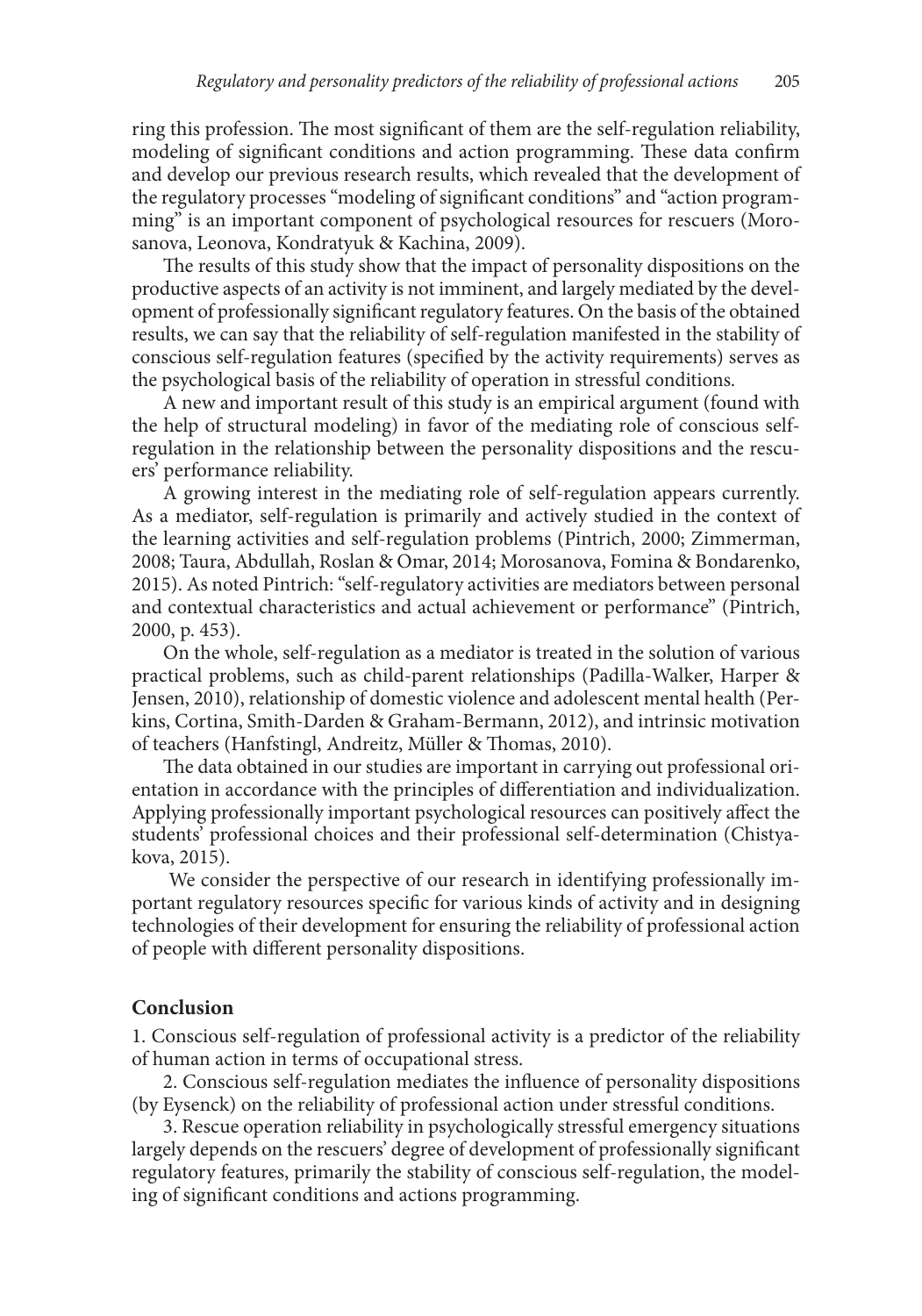#### **References**

- Baumeister, R.F., & Alquist, J.I. (2009). Self-regulation as a limited resource strength model of control and depletion. In J.P. Forgas, R.F. Baumeister & D.M. (Eds.), *Psychology of selfregulation. Cognitive, affective and motivational processes*. (pp. 21-33). New York, London: Psychology Press.
- Bodrov, V.A., & Orlov, V.Ya (1998). *Psikhologiya i nadejnost* [Psychology and reliability]. Moscow: Institut psykhologii RAN.
- Chistyakova, S. (2015). Professional self-determination of students: Problems and solutions*. Professional Education in Russia and Abroad*, *2*(18), 118–122
- French, S., Bedford, T., Pollard, S., & Soane, E. (2011). Human reliability analysis: A critique and review for managers*. Safety Science, 49*(6), 753-763. doi:10.1016/j.ssci.2011.02.008
- Gaidamashko, I.V., Zhemerikina, J.I., & Pugatcheva, E.V. (2015). Bezopasnost lichnosti v kontekste yeyo psikhicheskoy ustoichivosti [Personality safety in the context of its mental stability]. *Yevraziysky soyuz uchonykh [The Eurasian Union of Scientists],*  2(11), 112–114.
- Hanfstingl, B., Andreitz, I., Müller, F.H., & Thomas, A. (2010). Are self-regulation and self-control mediators between psychological basic needs and intrinsic teacher motivation? *Journal for Educational Research Online, 2*(2), 55–71.
- Hoyle, R.H. (2010). Personality and self-regulation. In R.H. Hoyle (Ed.), *Handbook of personality and self-regulation* (pp. 1–18). doi: 10.1002/9781444318111.ch1
- Konopkin, O.A. (2011). *Psychologicheskiye mekhanizmi regulatsii deyatelnosti* [Psychological mechanisms of activity regulation]. (2nd ed.) Moscow: LENAND.
- Konopkin, O.A., Morosanova, V.I., & Stepanskyi, V.I. (1998). Vliyaniye motivacii na produktivnost i nadezhnost deyatelnosti [The influence of motivation on productivity and reliability of activity]. In L. I. Anciferova (Ed.), *Motivacionnaya regulyatsiya deyatelnosti i povedeniya lichnosti* [Motivational regulation of human activity and behavior]. Moscow.
- Lomov, B.F. (1966). Chelovek i tehnika [Human and technique]. Мoscow: Sovetskoye radio.
- Morosanova, V.I. (1986). The ways secure psychic reliability in sports shooting. *Medicine, psychology, pedagogy in sport shooting: III scientific congress in sport shooting*. (pp.175–181). German Democratic Republic.
- Morosanova, V.I. (2003). Extraversion and neuroticism: The typical profiles of self-regulation. *European Psychologist, 4,* 279–288. doi: 10.1027//1016-9040.8.4.279
- Morosanova, V.I. (2010a). Conscious self-regulation of voluntary activity: Differential approach. *Psychology in Russia: State of the Art, 3,* 333–350. doi: 10.11621/pir.2010.0017
- Morosanova, V.I. (2010b). *Samoregulyatsia i individualnost cheloveka* [Self-regulation and human individuality]. Moscow: Nauka.
- Morosanova, V.I. (2011). Razvitiye teorii osoznannoi samoregulyatsii: differensialnyi podkhod [Development of conscious self-regulation theory: Differential approach]. *Voprosy psychologii [Issues in Psychology], 3*, 132–144.
- Morosanova, V.I. (2012). Differensialnyi podkhod k psyhicheskoy samoregulyatsii i ego primenenie k issledovaniyu deystviy professionala [The differential approach to self-regulation and its application to the study of the actions of the professional]. *Psihologicheskiy zhurnal [Psychological Journal], 33*(3), 98–111.
- Morosanova, V.I. (2014). Osoznannaya samoregulyatsiya cheloveka kak psyhologicheskiy resurs dostizheniya uchebnih i professionalnih celej [Conscious self-regulation as psychological resource of attainment educational and professional goals]. *Teoreticheskaya i eksperimentalnaya psyhologiya [Theoretical and experimental psychology], 4*, 16–38.
- Morosanova, V.I., Fomina, T.G., & Bondarenko, I.N. (2015). Academic achievement: Intelligence, regulatory, and cognitive predictors. *Psychology in Russia: State of the Art, 8*(3), 136–157. doi: 10.11621/pir.2015.0311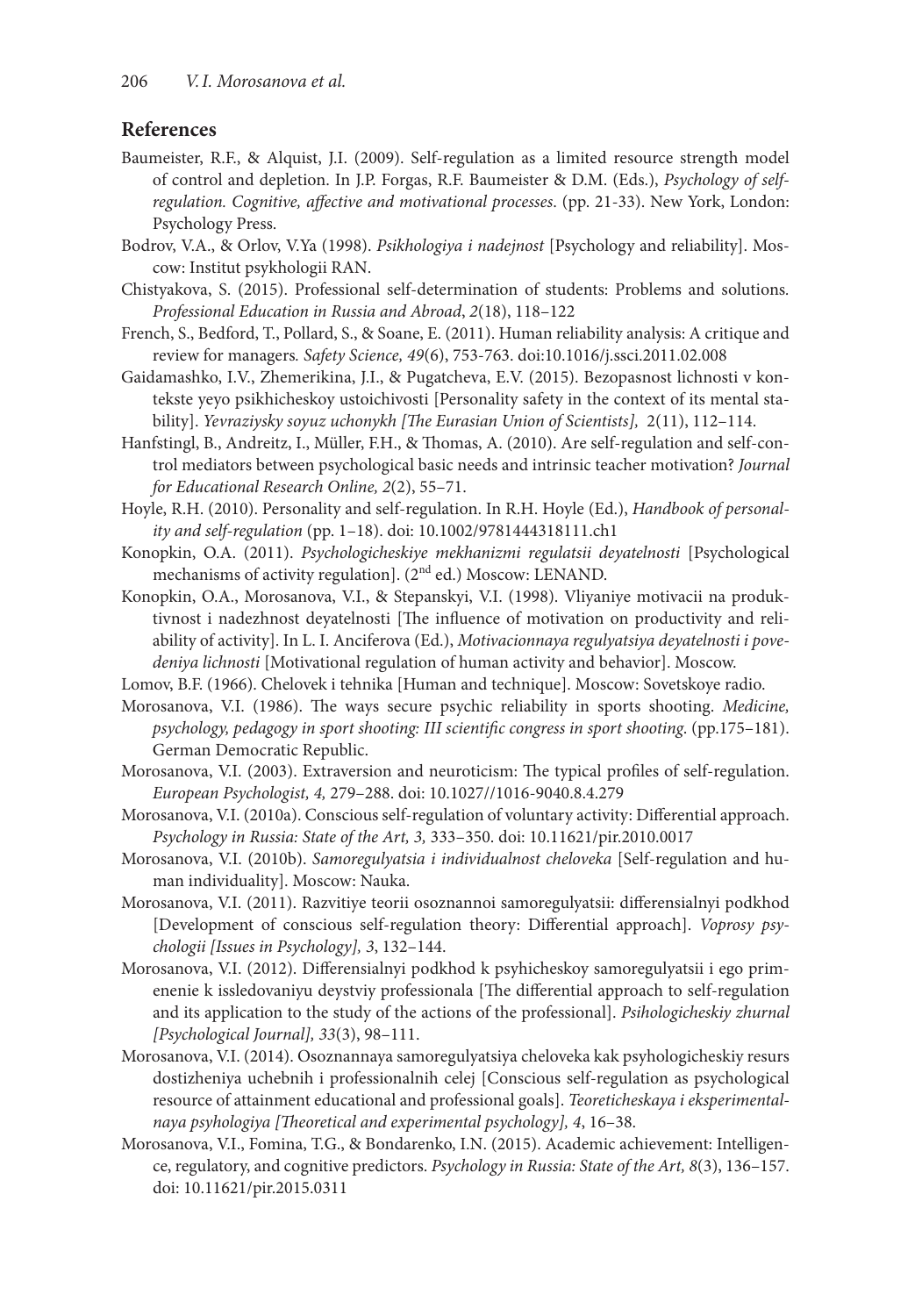- Morosanova, V.I., Fomina, T.G., Kovas, Y.V. & Bogdanova, O.E. (2016). Cognitive and regulatory characteristics and mathematical performance in high school students. *Personality and Individual Differences, 90,* 177–186. doi: 10.1016/j.paid.2015.10.034
- Morosanova, V.I., & Kondratyuk, N.G. (2011). Novaya versiya oprosnika "Stil samoregulyatsii povedeniya — SSPM" [New version of Self-Regulation Profile Questionnaire — SRQM]. *Voprosy psychologii [Issues in Psychology], 1*, 10–18.
- Morosanova, V. I., & Kondratyuk, N.G. (2012). Differencialno-regulyatornyi osnovyi nadejnosti deistviy professionala [Differential and regulatory foundations of reliability of professionals' actions]. *Akmeologiya [Akmeology], 4*(44), 68–74.
- Morosanova, V.I, Leonova, A.B., Kondratyuk, N.G., & Kachina, A.A. (2009). Osobennosti osoznannogo samoregulirovaniya pri razvitii ostrogo i hronicheskogo stressa u spasateley [Particularities of self-regulation in conditions of acute and chronic stress among rescuers.] In Bodrov V.A. & Juravlev A.L. (Eds.), *Aktualnyye problemy psykhologii truda, inzhenernoy psikhologii i ergonomiki* [Actual problems of psychology of labour, engineering psychology and ergonomics] (Vol. 1, pp. 279–297). Moscow: Institute of Psychology RAS.
- Morosanova, V.I., Tcyganov, I.Yu., Vanin, A.V., & Filippova, E.V. (2015). Osoznannaya samoregulyatsiya i otnoshenie k ucheniyu: ih vzaimosvaz i vklad v uspeshnost obucheniya [Conscious self-regulation and attitude to learning: relationship and contribution to the success of learning]. *Voprosy psychologii [Issues in Psychology], 5*, 32–45.
- Nersessyan, L.S., & Konopkin, O.A. (1976). *Inzhenernaya psyhologiya i problema nadezhnosti mashinista* [Engineering psychology and the problem of reliability of operator]. Moscow: Transport.
- Nikiforov, G.S. (1977). *Samokontrol kak mekhanizm nadezhnosti cheloveka-operatora* [Self-control as mechanism of reliability of human operator]. Leningrad: Leningrad State University Press.
- Oshanin, D.A. (1977). Konzepsiya operativnosti otrajeniya v inzhenernoy i obschey psikhologii [The conception of operational reflection in engineering and general psychology]. In *Injenernaya psikhologiya: teoriya, metodologiya, prakticheskoe primenenie* [Engineering psychology: theory, methodology, practical application]. (pp. 134–149). Мoscow: Nauka.
- Padilla-Walker, L.W., Harper, J. M., & Jensen, A. (2010). Self-regulation as a mediator between sibling relationship quality and early adolescents' positive and negative outcomes. *Journal of Family Psychology, 24*(4), 419-428. doi: 10.1037/a0020387.
- Perkins, S.C., Cortina, K.S., Smith-Darden, J.P., & Graham-Bermann, S.A. (2012). The mediating role of self-regulation between intrafamilial violence and mental health adjustment in incarcerated male adolescents. *Journal of Interpersonal Violence, 27*, 1199–1224. doi: 10.1177/0886260511425240
- Pintrich, P.R. (2000). The role of goal orientation in self-regulated learning. In M. Boekaerts, P.R. Pintrich & M. Zeidner (Eds.), *Handbook of self-regulation*. (pp. 451–502). San-Diego: Academic Press.
- Shadrikov, V.D. (1982). *Problemy sistemogeneza professionalnoj deyatelnosti* [The problems of systemgenesis in professional activity]. Moscow.
- Taura, A.A., Abdullah, M.C., Roslan, S., & Omar, Z. (2014). Self-regulation as a mediator in the relationship between self-efficacy, task value and active procrastination. *International Journal of Humanities and Social Science, 4*(9), 293–301.
- Zimmerman, B.J. (2008). Investigating self-regulation and motivation: Historical background, methodological developments, and future prospects. *American Educational Research Journal, 45*(1), 166–183. doi: 10.3102/0002831207312909

*Original manuscript received December 12, 2016 Revised manuscript accepted May 13, 2017 First published online November 30, 2017*